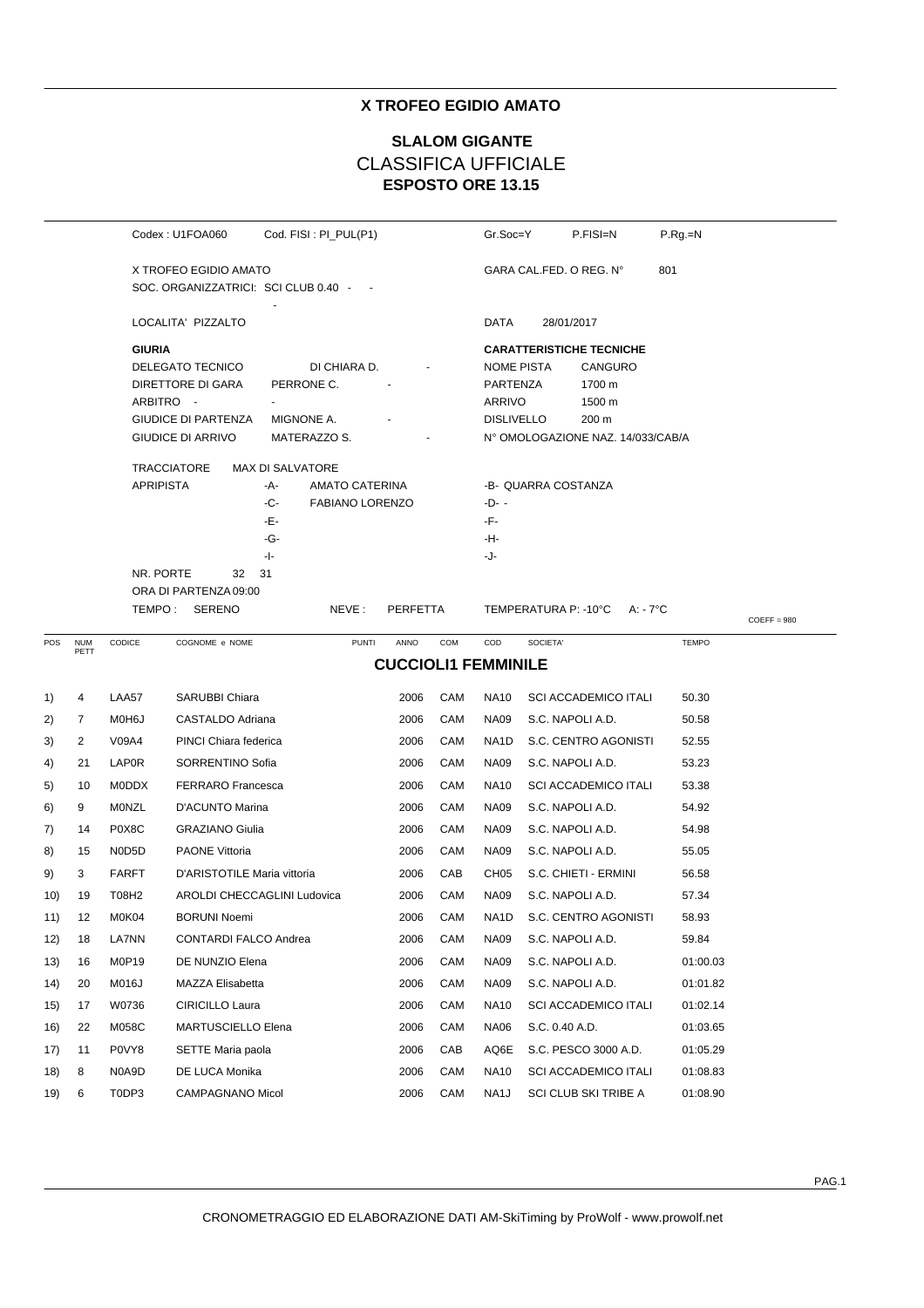POS NUM PETT CODICE COGNOME e NOME PUNTI ANNO COM COD SOCIETA' TEMPO

 $COEFF = 980$ 

COEFF = 980

## **CONCORRENTI NON PARTITI - TOT. 0**

|    | <b>CONCORRENTI NON ARRIVATI - TOT. 1</b> |      |     |  |                                    |          |  |  |  |  |  |  |  |  |
|----|------------------------------------------|------|-----|--|------------------------------------|----------|--|--|--|--|--|--|--|--|
| 13 | LAMV5 CALORO Carlotta                    | 2006 | CAM |  | NA09 S.C. NAPOLIA.D.               |          |  |  |  |  |  |  |  |  |
|    |                                          |      |     |  |                                    |          |  |  |  |  |  |  |  |  |
|    | <b>CONCORRENTI SQUALIFICATI - TOT. 2</b> |      |     |  |                                    |          |  |  |  |  |  |  |  |  |
|    | M0H2V COZZI Caterina                     | 2006 | CAM |  | NA10 SCI ACCADEMICO ITALI Porta 19 |          |  |  |  |  |  |  |  |  |
| 5  | NOEEW MONTORO Nike                       | 2006 | CAM |  | NA02 S.C. POSILLIPO A.D.           | Porta 18 |  |  |  |  |  |  |  |  |

| POS  | <b>NUM</b><br>PETT | CODICE       | COGNOME e NOME                           | <b>PUNTI</b> | ANNO                      | COM | COD                  | SOCIETA'                    | <b>TEMPO</b> |
|------|--------------------|--------------|------------------------------------------|--------------|---------------------------|-----|----------------------|-----------------------------|--------------|
|      |                    |              |                                          |              | <b>CUCCIOLI1 MASCHILE</b> |     |                      |                             |              |
| 1)   | 24                 | P0X34        | RIZZO Orazio                             |              | 2006                      | CAM | <b>NA02</b>          | S.C. POSILLIPO A.D.         | 51.23        |
| 2)   | 30                 | N09DJ        | <b>BACULO Gustavo</b>                    |              | 2006                      | CAM | <b>NA02</b>          | S.C. POSILLIPO A.D.         | 51.28        |
| 3)   | 26                 | P0XC0        | <b>COLARIETI Filippo</b>                 |              | 2006                      | CAM | <b>NA10</b>          | <b>SCI ACCADEMICO ITALI</b> | 51.97        |
| 4)   | 29                 | M0ADA        | <b>VERDE Luca</b>                        |              | 2006                      | CAM | <b>NA03</b>          | S.C. VESUVIO A.S.D.         | 52.10        |
| 5)   | 52                 | <b>N0A50</b> | SPAGNA MUSSO Andrea                      |              | 2006                      | CAM | <b>NA09</b>          | S.C. NAPOLI A.D.            | 52.18        |
| 6)   | 51                 | LAPW0        | CASCINI Fabrizio maria                   |              | 2006                      | CAM | <b>NA09</b>          | S.C. NAPOLI A.D.            | 52.42        |
| 7)   | 45                 | P0W40        | CANTALUPO Massimo                        |              | 2006                      | CAM | NA <sub>1</sub> D    | S.C. CENTRO AGONISTI        | 52.78        |
| 8)   | 44                 | P0P3F        | VITTO MASSEI Nicolo'                     |              | 2006                      | CAM | <b>CE0A</b>          | A.S.D. SCI CLUB 2010        | 52.97        |
| 9)   | 31                 | <b>HANRL</b> | ROMANO Edoardo                           |              | 2006                      | CAM | <b>NA03</b>          | S.C. VESUVIO A.S.D.         | 53.11        |
| 10)  | 60                 | MOMXA        | <b>SCHIRRU Piero</b>                     |              | 2006                      | CAM | <b>NA10</b>          | <b>SCI ACCADEMICO ITALI</b> | 53.12        |
| 11)  | 33                 | <b>R0HPA</b> | FILIPPINI Gianfilippo                    |              | 2006                      | CAM | <b>NA03</b>          | S.C. VESUVIO A.S.D.         | 53.58        |
| 12)  | 53                 | T0D06        | <b>IARUSSI Alessandro</b>                |              | 2006                      | CAM | NA <sub>1</sub> D    | S.C. CENTRO AGONISTI        | 53.74        |
| (13) | 40                 | <b>POPAL</b> | <b>CASCONE Antonio</b>                   |              | 2006                      | CAM | <b>NA03</b>          | S.C. VESUVIO A.S.D.         | 54.04        |
| 14)  | 46                 | M0EX8        | <b>QUARANTA Alessandro</b>               |              | 2006                      | CAM | <b>NA10</b>          | <b>SCI ACCADEMICO ITALI</b> | 55.15        |
| 15)  | 36                 | <b>POWEK</b> | <b>TROZZI Matteo</b>                     |              | 2006                      | CAM | <b>NA03</b>          | S.C. VESUVIO A.S.D.         | 56.37        |
| 16)  | 27                 | <b>N0L39</b> | RUSCITTI Giovanni                        |              | 2006                      | CAM | NA1D                 | S.C. CENTRO AGONISTI        | 56.77        |
| 17)  | 39                 | <b>ROCMY</b> | <b>SEPE Riccardo</b>                     |              | 2006                      | CAM | <b>NA03</b>          | S.C. VESUVIO A.S.D.         | 56.91        |
| 18)  | 54                 | N0CZ2        | <b>BUCCI Michele</b>                     |              | 2006                      | CAM | <b>NA10</b>          | <b>SCI ACCADEMICO ITALI</b> | 57.37        |
| 19)  | 41                 | M0AV6        | <b>CITAREDO Giuseppe</b>                 |              | 2006                      | CAM | <b>NA10</b>          | <b>SCI ACCADEMICO ITALI</b> | 58.02        |
| 20)  | 25                 | <b>M007K</b> | <b>ASCANIO Enrico</b>                    |              | 2006                      | CAM | <b>NA10</b>          | <b>SCI ACCADEMICO ITALI</b> | 58.93        |
| 21)  | 38                 | N0CJ8        | <b>SIMEONE Matteo</b>                    |              | 2006                      | CAM | NA <sub>1</sub> C    | S.C. 3PUNTO3 S.R.L.         | 59.64        |
| 22)  | 59                 | P0P21        | DE FAZI Tommaso                          |              | 2006                      | CAM | <b>NA09</b>          | S.C. NAPOLI A.D.            | 01:00.62     |
| (23) | 47                 | R0RW9        | <b>ELIA Michele</b>                      |              | 2006                      | CAM | <b>NA03</b>          | S.C. VESUVIO A.S.D.         | 01:00.74     |
| 24)  | 35                 | R0DE5        | COPPOLA Gregorio maria                   |              | 2006                      | CAM | <b>NA10</b>          | <b>SCI ACCADEMICO ITALI</b> | 01:00.83     |
| 25)  | 50                 | P0KE6        | <b>MAZZONE Gennaro</b>                   |              | 2006                      | CAB | AQ6E                 | S.C. PESCO 3000 A.D.        | 01:00.97     |
| 26)  | 32                 | <b>V0DVK</b> | <b>ESPOSITO Giuseppe</b>                 |              | 2006                      | CAM | <b>NA02</b>          | S.C. POSILLIPO A.D.         | 01:01.76     |
| 27)  | 58                 | V04VP        | <b>TESTA Lorenzo</b>                     |              | 2006                      | CAM | <b>NA09</b>          | S.C. NAPOLI A.D.            | 01:02.51     |
| 28)  | 55                 | <b>N0ALP</b> | PORCELLI Gian mattia                     |              | 2006                      | CAM | <b>CE0A</b>          | A.S.D. SCI CLUB 2010        | 01:06.25     |
| 29)  | 42                 | <b>W06T8</b> | D'ANIELLO Salvador                       |              | 2006                      | CAM | NA <sub>1</sub> J    | SCI CLUB SKI TRIBE A        | 01:06.61     |
| 30)  | 28                 | V04EM        | DE LUCA Daniele                          |              | 2006                      | CAM | <b>NA10</b>          | <b>SCI ACCADEMICO ITALI</b> | 01:12.24     |
| 31)  | 56                 | <b>POKEW</b> | <b>SARNO Valerio</b>                     |              | 2006                      | CAB | AQ6E                 | S.C. PESCO 3000 A.D.        | 01:21.14     |
|      |                    |              | <b>CONCORRENTI NON PARTITI - TOT. 0</b>  |              |                           |     |                      |                             |              |
|      |                    |              | <b>CONCORRENTI NON ARRIVATI - TOT. 3</b> |              |                           |     |                      |                             |              |
| 23   |                    |              | 2006<br>MONXE BRANCACCIO Sergio          | CAM          | <b>CE0A</b>               |     | A.S.D. SCI CLUB 2010 |                             |              |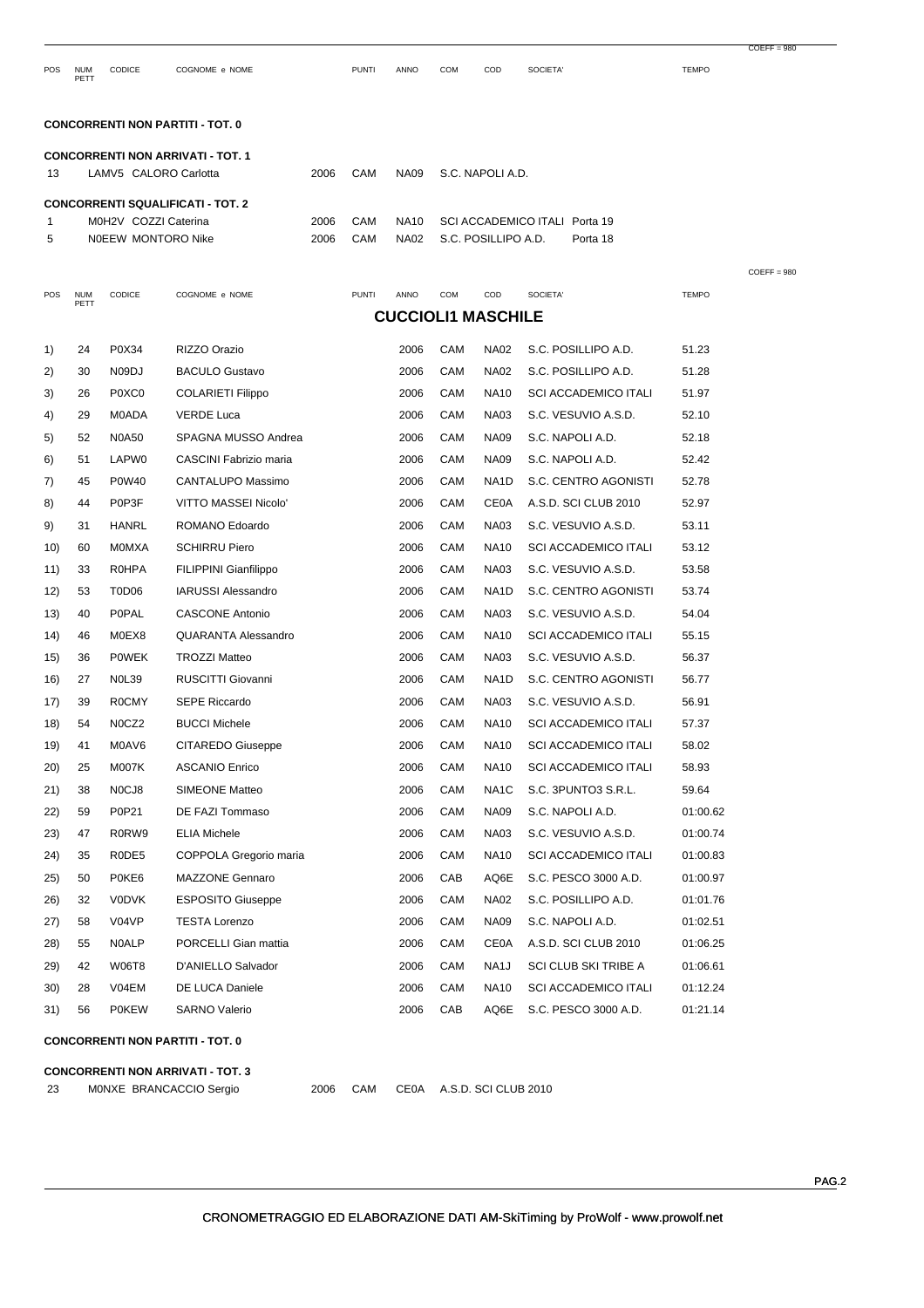| 34  |                    | R0JR3 FIORE Riccardo   |                                           | 2006 | CAM          | <b>NA03</b>       |     | S.C. VESUVIO A.S.D.         |                |                               |              |
|-----|--------------------|------------------------|-------------------------------------------|------|--------------|-------------------|-----|-----------------------------|----------------|-------------------------------|--------------|
| 43  |                    | P0XC4 DI GIURO Luca    |                                           | 2006 | CAM          | <b>NA10</b>       |     | <b>SCI ACCADEMICO ITALI</b> |                |                               |              |
|     |                    |                        | <b>CONCORRENTI SQUALIFICATI - TOT. 5</b>  |      |              |                   |     |                             |                |                               |              |
| 37  |                    | V098V ARDOLINO Ciro    |                                           | 2006 | CAM          | NA <sub>1</sub> D |     |                             |                | S.C. CENTRO AGONISTI Porta 19 |              |
| 48  |                    | MOENZ DE CESARE Enrico |                                           | 2006 | CAM          | <b>CE0A</b>       |     | A.S.D. SCI CLUB 2010        |                | Porta 23                      |              |
| 49  |                    | N04D2 TROIANO Stefano  |                                           | 2006 | CAM          | <b>NA03</b>       |     | S.C. VESUVIO A.S.D.         |                | Porta 15                      |              |
| 57  |                    |                        | MODXA LIMATOLA Filippo quido              | 2006 | CAM          | <b>NA10</b>       |     |                             |                | SCI ACCADEMICO ITALI Porta 27 |              |
| 61  |                    |                        | MODE6 PUTATURO DONATI Mario               | 2006 | CAM          | <b>NA06</b>       |     | S.C. 0.40 A.D.              |                | Porta 23                      |              |
|     |                    |                        |                                           |      |              |                   |     |                             |                |                               |              |
| POS | <b>NUM</b><br>PETT | <b>CODICE</b>          | COGNOME e NOME                            |      | <b>PUNTI</b> | <b>ANNO</b>       | COM | COD                         | SOCIETA'       |                               | <b>TEMPO</b> |
|     |                    |                        |                                           |      |              |                   |     | <b>CUCCIOLI2 FEMMINILE</b>  |                |                               |              |
| 1)  | 67                 | LAETJ                  | <b>CLAAR Giulia</b>                       |      |              | 2005              | CAM | <b>CEOC</b>                 |                | SCI CLUB AREMOGNA A.          | 51.18        |
| 2)  | 62                 | P0XZ2                  | PANZA Annarita                            |      |              | 2005              | CAM | <b>NA09</b>                 |                | S.C. NAPOLI A.D.              | 52.02        |
| 3)  | 68                 | N0DA4                  | <b>D'ACUNTO Beatrice</b>                  |      |              | 2005              | CAM | <b>NA10</b>                 |                | <b>SCI ACCADEMICO ITALI</b>   | 52.46        |
| 4)  | 80                 | LAXL1                  | DE VITA Gaia rosa                         |      |              | 2005              | CAM | <b>NA03</b>                 |                | S.C. VESUVIO A.S.D.           | 53.02        |
| 5)  | 65                 | <b>NOKET</b>           | RUOSI Giorgia azzurra                     |      |              | 2005              | CAM | NA <sub>1</sub> C           |                | S.C. 3PUNTO3 S.R.L.           | 53.93        |
| 6)  | 71                 | LAD <sub>19</sub>      | LA RUSCA Lorenza                          |      |              | 2005              | CAM | <b>NA10</b>                 |                | <b>SCI ACCADEMICO ITALI</b>   | 54.78        |
| 7)  | 76                 | CAR7J                  | <b>BUCCAFUSCA Carolina</b>                |      |              | 2005              | CAM | <b>NA06</b>                 | S.C. 0.40 A.D. |                               | 54.83        |
| 8)  | 79                 | P0X5W                  | PALIOTTO Ginevra                          |      |              | 2005              | CAM | <b>NA09</b>                 |                | S.C. NAPOLI A.D.              | 54.90        |
| 9)  | 64                 | LAXL <sub>2</sub>      | <b>MINUCCI Federica</b>                   |      |              | 2005              | CAM | <b>NA10</b>                 |                | <b>SCI ACCADEMICO ITALI</b>   | 55.08        |
| 10) | 75                 | M0A6L                  | <b>BARBAGALLO Diana</b>                   |      |              | 2005              | CAM | <b>NA02</b>                 |                | S.C. POSILLIPO A.D.           | 56.63        |
| 11) | 74                 | NOL5P                  | <b>FABBIO Vittoria</b>                    |      |              | 2005              | CAM | <b>NA09</b>                 |                | S.C. NAPOLI A.D.              | 57.54        |
| 12) | 70                 | M04ZA                  | DE GREGORIO CATTANEO DI S.ELIA Maria 2005 |      |              |                   | CAM | <b>NA03</b>                 |                | S.C. VESUVIO A.S.D.           | 57.56        |
| 13) | 69                 | LAD <sub>18</sub>      | <b>BIANCO Lavinia</b>                     |      |              | 2005              | CAM | <b>NA03</b>                 |                | S.C. VESUVIO A.S.D.           | 57.60        |
| 14) | 81                 | V098X                  | DI MARE Francesca                         |      |              | 2005              | CAM | NA1D                        |                | S.C. CENTRO AGONISTI          | 58.31        |
| 15) | 72                 | <b>MOLJX</b>           | FURNARI Anna gabriella                    |      |              | 2005              | CAM | NA <sub>1</sub> C           |                | S.C. 3PUNTO3 S.R.L.           | 59.38        |

16) 66 LAFP7 PREZIOSI Claudia 2005 CAM NA03 S.C. VESUVIO A.S.D. 59.50

| <b>CONCORRENTI NON PARTITI - TOT. 1</b> |  |  |
|-----------------------------------------|--|--|
|                                         |  |  |

| P0WA8 ROSAPANE Lucrezia<br>-73<br>- SCI ACCADEMICO ITALI<br>NA10<br>CAM<br>2005<br><b>CONCORRENTI NON ARRIVATI - TOT. 3</b><br>ROELK AMIRANTE Carolina<br>NA09 S.C. NAPOLIA.D.<br>63<br>CAM<br>2005<br>ROJRD FIORE Federica<br>NA03 S.C. VESUVIO A.S.D.<br>CAM<br>77<br>2005<br>W022M PASQUA Elisa<br>78<br>NA1D S.C. CENTRO AGONISTI<br>CAM<br>2005 |  |  |  |
|------------------------------------------------------------------------------------------------------------------------------------------------------------------------------------------------------------------------------------------------------------------------------------------------------------------------------------------------------|--|--|--|
|                                                                                                                                                                                                                                                                                                                                                      |  |  |  |
|                                                                                                                                                                                                                                                                                                                                                      |  |  |  |
|                                                                                                                                                                                                                                                                                                                                                      |  |  |  |
|                                                                                                                                                                                                                                                                                                                                                      |  |  |  |
|                                                                                                                                                                                                                                                                                                                                                      |  |  |  |

#### **CONCORRENTI SQUALIFICATI - TOT. 0**

|            |                    |               |                         |              |      |            |                           |                             |              | $COEFF = 980$ |
|------------|--------------------|---------------|-------------------------|--------------|------|------------|---------------------------|-----------------------------|--------------|---------------|
| <b>POS</b> | <b>NUM</b><br>PETT | <b>CODICE</b> | COGNOME e NOME          | <b>PUNTI</b> | ANNO | <b>COM</b> | COD                       | SOCIETA'                    | <b>TEMPO</b> |               |
|            |                    |               |                         |              |      |            | <b>CUCCIOLI2 MASCHILE</b> |                             |              |               |
| 1)         | 90                 | LAVEX         | MARASCO Francesco       |              | 2005 | CAM        | <b>NA10</b>               | <b>SCI ACCADEMICO ITALI</b> | 50.29        |               |
| 2)         | 94                 | M09L1         | DI DONATO Paolo         |              | 2005 | <b>CAM</b> | <b>NA06</b>               | S.C. 0.40 A.D.              | 52.80        |               |
| 3)         | 89                 | LA80N         | <b>MINERVINI Giulio</b> |              | 2005 | CAM        | <b>NA10</b>               | <b>SCI ACCADEMICO ITALI</b> | 53.07        |               |
| 4)         | 97                 | LADW3         | GIANNINO Giampaolo      |              | 2005 | <b>CAM</b> | <b>NA09</b>               | S.C. NAPOLI A.D.            | 53.09        |               |
| 5)         | 102                | <b>N0AVM</b>  | ZIMBO Andrea            |              | 2005 | CAM        | NA <sub>1</sub> L         | S.C. SETTECOLLI A.D.        | 54.18        |               |
| 6)         | 87                 | POWEJ         | <b>SPERA Alessandro</b> |              | 2005 | <b>CAM</b> | <b>NA09</b>               | S.C. NAPOLI A.D.            | 54.25        |               |
| 7)         | 96                 | <b>P0PWJ</b>  | QUARTO Antonio          |              | 2005 | CAM        | <b>NA03</b>               | S.C. VESUVIO A.S.D.         | 54.28        |               |
| 8)         | 86                 | HAVT9         | LE DONNE Luca           |              | 2005 | CAM        | <b>NA03</b>               | S.C. VESUVIO A.S.D.         | 54.53        |               |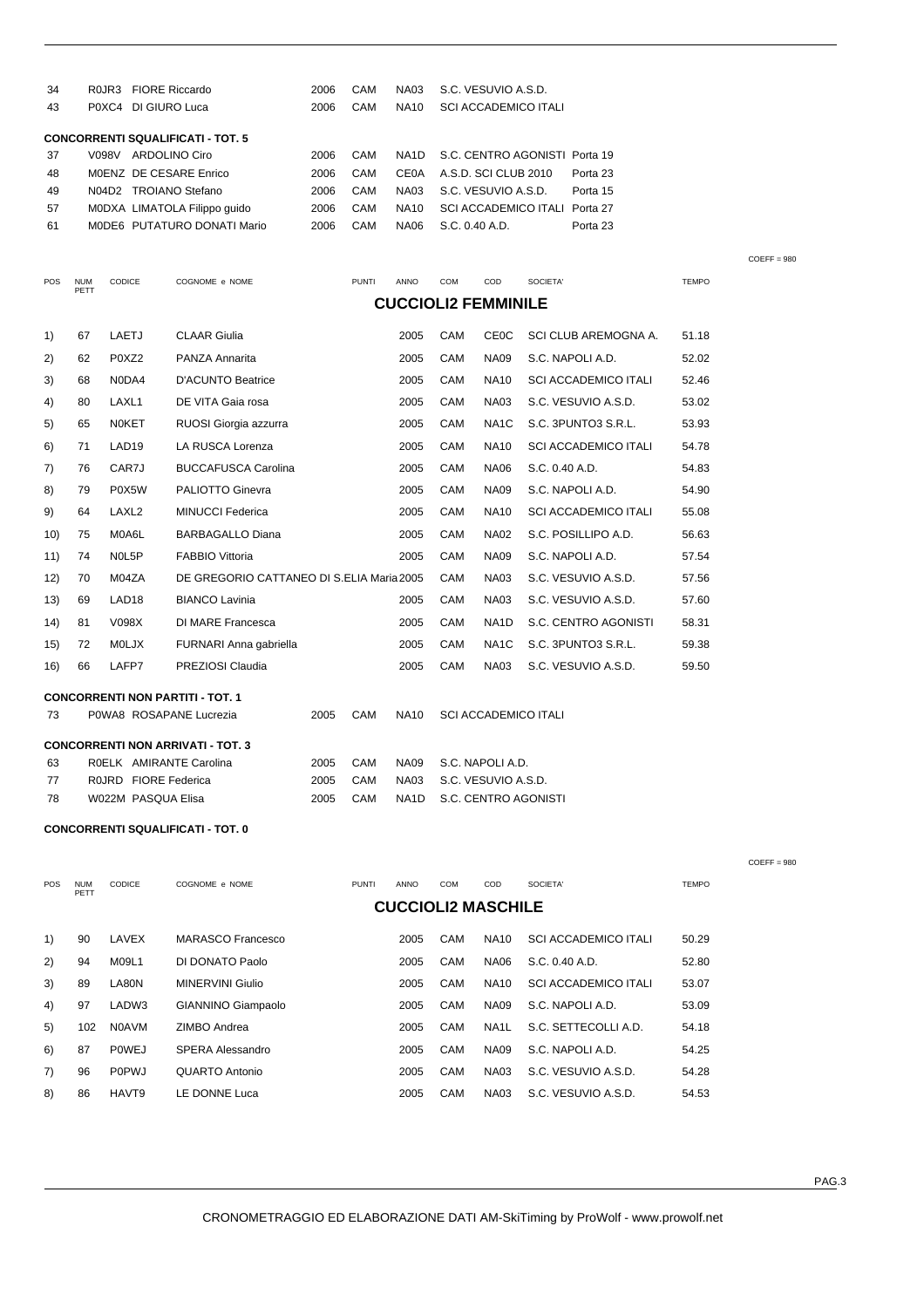| POS  | <b>NUM</b><br>PETT | CODICE              | COGNOME e NOME                           |      | <b>PUNTI</b> | <b>ANNO</b> | COM | COD                         | SOCIETA'                    | <b>TEMPO</b> |
|------|--------------------|---------------------|------------------------------------------|------|--------------|-------------|-----|-----------------------------|-----------------------------|--------------|
| 9)   | 103                | <b>FANTE</b>        | <b>TORINO Vittorio</b>                   |      |              | 2005        | CAM | <b>NA09</b>                 | S.C. NAPOLI A.D.            | 55.63        |
| 10)  | 88                 | M06J4               | CANTALAMESSA Antonio                     |      |              | 2005        | CAM | <b>NA10</b>                 | <b>SCI ACCADEMICO ITALI</b> | 56.18        |
| 11)  | 85                 | <b>RORNC</b>        | <b>ALVINO Sabino</b>                     |      |              | 2005        | CAB | AQ6E                        | S.C. PESCO 3000 A.D.        | 56.43        |
| 12)  | 99                 | LAWKL               | <b>SPIGNO Giuseppe</b>                   |      |              | 2005        | CAM | <b>NA02</b>                 | S.C. POSILLIPO A.D.         | 57.33        |
| 13)  | 92                 | <b>NOKRJ</b>        | <b>FAVA Matteo</b>                       |      |              | 2005        | CAM | <b>NA06</b>                 | S.C. 0.40 A.D.              | 57.48        |
| (14) | 101                | <b>ROJRE</b>        | <b>FIORE Giovanni</b>                    |      |              | 2005        | CAM | <b>NA03</b>                 | S.C. VESUVIO A.S.D.         | 01:00.61     |
| 15)  | 98                 | LAWM0               | <b>ARLOTTA Marcello</b>                  |      |              | 2005        | CAM | <b>NA09</b>                 | S.C. NAPOLI A.D.            | 01:01.62     |
| 16)  | 95                 | V0909               | ROMANO Amedeo                            |      |              | 2005        | CAM | NA <sub>1</sub> D           | S.C. CENTRO AGONISTI        | 01:03.47     |
| 17)  | 100                | N0D <sub>1</sub> J  | <b>GRECO Lucio</b>                       |      |              | 2005        | CAM | <b>NA02</b>                 | S.C. POSILLIPO A.D.         | 01:04.85     |
| 18)  | 83                 | N0K1E               | <b>RUSSO Federico</b>                    |      |              | 2005        | CAM | NA <sub>1</sub> C           | S.C. 3PUNTO3 S.R.L.         | 01:05.68     |
| 19)  | 84                 | <b>N07Y7</b>        | <b>TARALLO Fabrizio</b>                  |      |              | 2005        | CAM | NA <sub>1</sub> J           | <b>SCI CLUB SKI TRIBE A</b> | 01:07.53     |
|      |                    |                     | <b>CONCORRENTI NON PARTITI - TOT. 1</b>  |      |              |             |     |                             |                             |              |
| 91   |                    |                     | R0P8T STROMSATHER Carlo                  | 2005 | CAM          | <b>NA10</b> |     | <b>SCI ACCADEMICO ITALI</b> |                             |              |
|      |                    |                     | <b>CONCORRENTI NON ARRIVATI - TOT. 2</b> |      |              |             |     |                             |                             |              |
| 82   | LAVX1              |                     | BERARDINONE Alessandro                   | 2005 | CAM          | <b>NA10</b> |     | <b>SCI ACCADEMICO ITALI</b> |                             |              |
| 93   |                    | R0KAM ALVINO Simone |                                          | 2005 | CAB          | AQ6E        |     | S.C. PESCO 3000 A.D.        |                             |              |

## **CONCORRENTI SQUALIFICATI - TOT. 0**

| <b>POS</b> | <b>NUM</b><br>PETT | CODICE       | COGNOME e NOME            | <b>PUNTI</b> | <b>ANNO</b>            | COM        | COD               | SOCIETA'                    | <b>TEMPO</b> |
|------------|--------------------|--------------|---------------------------|--------------|------------------------|------------|-------------------|-----------------------------|--------------|
|            |                    |              |                           |              | <b>BABY1 FEMMINILE</b> |            |                   |                             |              |
| 1)         | 113                | POMZJ        | <b>BIANCO Rebecca</b>     |              | 2008                   | CAM        | <b>NA03</b>       | S.C. VESUVIO A.S.D.         | 41.58        |
| 2)         | 106                | <b>R0RWM</b> | CANTALUPO Vera            |              | 2008                   | CAM        | NA <sub>1</sub> D | S.C. CENTRO AGONISTI        | 44.86        |
| 3)         | 111                | <b>NOCPL</b> | LIMAURO Chiara            |              | 2008                   | CAM        | <b>NA03</b>       | S.C. VESUVIO A.S.D.         | 45.11        |
| 4)         | 110                | N0L6D        | <b>MORETTI Diletta</b>    |              | 2008                   | <b>CUM</b> | <b>PG28</b>       | S.C. NAZIONALE A.D.         | 45.14        |
| 5)         | 112                | <b>NOCPV</b> | <b>GIULIANO Caterina</b>  |              | 2008                   | CAM        | NA <sub>1</sub> C | S.C. 3PUNTO3 S.R.L.         | 48.20        |
| 6)         | 104                | R0HX2        | <b>NOSCHESE Letizia</b>   |              | 2008                   | CAM        | <b>NA06</b>       | S.C. 0.40 A.D.              | 49.60        |
| 7)         | 108                | R0HM6        | <b>LALLI Virginia</b>     |              | 2008                   | CAB        | AQ6E              | S.C. PESCO 3000 A.D.        | 50.29        |
| 8)         | 115                | R0T4Y        | <b>COLARIETI Stefania</b> |              | 2008                   | CAM        | <b>NA10</b>       | <b>SCI ACCADEMICO ITALI</b> | 53.02        |
| 9)         | 116                | P0NT5        | <b>FERRARO Lorenza</b>    |              | 2008                   | CAM        | <b>NA09</b>       | S.C. NAPOLI A.D.            | 53.28        |
| 10)        | 114                | T0706        | ROSAPANE Lavinia          |              | 2008                   | CAM        | <b>NA10</b>       | <b>SCI ACCADEMICO ITALI</b> | 53.80        |
| 11)        | 109                | <b>POXCE</b> | <b>MAIELLO Ginevra</b>    |              | 2008                   | CAM        | <b>NA06</b>       | S.C. 0.40 A.D.              | 55.01        |
| 12)        | 105                | <b>P020A</b> | <b>ROMANO Matilde</b>     |              | 2008                   | CAM        | <b>NA03</b>       | S.C. VESUVIO A.S.D.         | 01:00.84     |
|            |                    |              |                           |              |                        |            |                   |                             |              |

**CONCORRENTI NON PARTITI - TOT. 0**

|            |                    |               | <b>CONCORRENTI NON ARRIVATI - TOT. 1</b>                                  |      |              |             |            |                       |                     |              |               |
|------------|--------------------|---------------|---------------------------------------------------------------------------|------|--------------|-------------|------------|-----------------------|---------------------|--------------|---------------|
| 107        |                    |               | POTJR SANTISE Giorgia paola                                               | 2008 | CAM          | <b>NA03</b> |            | S.C. VESUVIO A.S.D.   |                     |              |               |
| 117        |                    |               | <b>CONCORRENTI SQUALIFICATI - TOT. 1</b><br>ROJOR ALTOMARE Maria vittoria | 2008 | CAM          | <b>NA03</b> |            | S.C. VESUVIO A.S.D.   | Porta 21            |              |               |
|            |                    |               |                                                                           |      |              |             |            |                       |                     |              | $COEFF = 980$ |
| <b>POS</b> | <b>NUM</b><br>PETT | <b>CODICE</b> | COGNOME e NOME                                                            |      | <b>PUNTI</b> | <b>ANNO</b> | <b>COM</b> | <b>COD</b>            | SOCIETA'            | <b>TEMPO</b> |               |
|            |                    |               |                                                                           |      |              |             |            | <b>BABY1 MASCHILE</b> |                     |              |               |
| 1)         | 132                | <b>R0A98</b>  | RIZZO Lorenzo                                                             |      |              | 2008        | <b>CAM</b> | <b>NA02</b>           | S.C. POSILLIPO A.D. | 40.80        |               |

2) 125 P0XKA RUCCI Manuel 2008 CAM NA03 S.C. VESUVIO A.S.D. 44.05

 $COEFF = 980$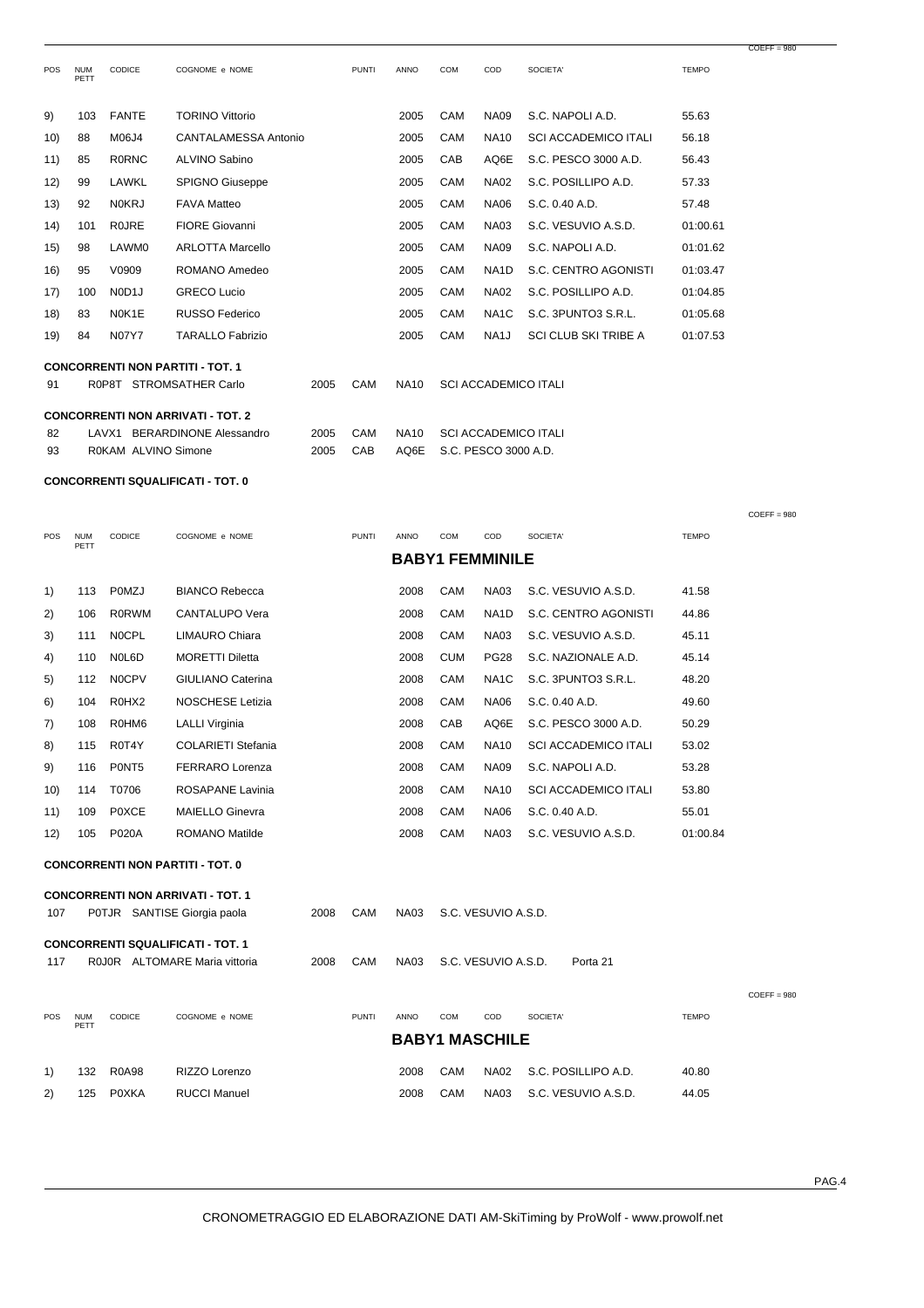| <b>POS</b> | <b>NUM</b><br>PETT | <b>CODICE</b>         | COGNOME e NOME                           |      | <b>PUNTI</b> | <b>ANNO</b> | <b>COM</b> | COD                         | SOCIETA'                    | <b>TEMPO</b> |
|------------|--------------------|-----------------------|------------------------------------------|------|--------------|-------------|------------|-----------------------------|-----------------------------|--------------|
| 3)         | 118                | <b>PONNF</b>          | <b>CLAAR Luca</b>                        |      |              | 2008        | CAM        | <b>NA02</b>                 | S.C. POSILLIPO A.D.         | 45.64        |
| 4)         | 133                | R0RW5                 | PALIOTTO Antonio                         |      |              | 2008        | CAM        | <b>NA09</b>                 | S.C. NAPOLI A.D.            | 46.96        |
| 5)         | 134                | <b>ROCEP</b>          | <b>MONTORO Giovanni</b>                  |      |              | 2008        | CAM        | <b>NA02</b>                 | S.C. POSILLIPO A.D.         | 47.77        |
| 6)         | 128                | N0K7K                 | BRANCACCIO Stefano                       |      |              | 2008        | CAM        | <b>CE0A</b>                 | A.S.D. SCI CLUB 2010        | 47.84        |
| 7)         | 130                | <b>R0HRY</b>          | LANGELLA Giosue' maria                   |      |              | 2008        | CAM        | <b>NA09</b>                 | S.C. NAPOLI A.D.            | 48.44        |
| 8)         | 129                | <b>T0D09</b>          | <b>IARUSSI</b> Leonardo                  |      |              | 2008        | CAM        | NA <sub>1</sub> D           | S.C. CENTRO AGONISTI        | 48.46        |
| 9)         | 135                | <b>V090A</b>          | <b>ROMANO Arturo</b>                     |      |              | 2008        | CAM        | NA <sub>1</sub> D           | S.C. CENTRO AGONISTI        | 49.58        |
| 10)        | 120                | V098W                 | DI MARE Antonio                          |      |              | 2008        | CAM        | NA <sub>1</sub> D           | S.C. CENTRO AGONISTI        | 49.99        |
| 11)        | 126                | <b>POTHR</b>          | <b>CASCONE Domenico</b>                  |      |              | 2008        | CAM        | <b>NA03</b>                 | S.C. VESUVIO A.S.D.         | 50.51        |
| 12)        | 123                | P0RY3                 | <b>MONACO Antonio</b>                    |      |              | 2008        | CAM        | <b>NA06</b>                 | S.C. 0.40 A.D.              | 51.15        |
| (13)       | 119                | <b>RONTJ</b>          | APREA Leonardo                           |      |              | 2008        | CAM        | NA <sub>1</sub> D           | S.C. CENTRO AGONISTI        | 52.09        |
| (14)       | 131                | P0J0F                 | MUROLO Alessandro                        |      |              | 2008        | CAM        | <b>NA10</b>                 | <b>SCI ACCADEMICO ITALI</b> | 52.14        |
| 15)        | 127                | T08RE                 | <b>LOMBARDI Daniele</b>                  |      |              | 2008        | CAM        | <b>NA09</b>                 | S.C. NAPOLI A.D.            | 52.36        |
| 16)        | 122                | R0HP6                 | <b>RECINTO Valerio</b>                   |      |              | 2008        | CAM        | <b>NA06</b>                 | S.C. 0.40 A.D.              | 56.01        |
| 17)        | 124                | P0R4W                 | DE LUCA Edoardo                          |      |              | 2008        | CAM        | <b>NA10</b>                 | <b>SCI ACCADEMICO ITALI</b> | 57.29        |
| 136        | <b>P0J76</b>       | <b>LANDI Riccardo</b> | <b>CONCORRENTI NON PARTITI - TOT. 1</b>  | 2008 | CAM          | <b>NA10</b> |            | <b>SCI ACCADEMICO ITALI</b> |                             |              |
|            |                    |                       | <b>CONCORRENTI NON ARRIVATI - TOT. 1</b> |      |              |             |            |                             |                             |              |

121 P0PC0 IMPROTA Federico 2008 CAM NA1C S.C. 3PUNTO3 S.R.L.

## **CONCORRENTI SQUALIFICATI - TOT. 0**

|      |                    |                   |                                         |              |                        |            |                   |                             |              | $COEFF = 980$ |
|------|--------------------|-------------------|-----------------------------------------|--------------|------------------------|------------|-------------------|-----------------------------|--------------|---------------|
| POS  | <b>NUM</b><br>PETT | CODICE            | COGNOME e NOME                          | <b>PUNTI</b> | <b>ANNO</b>            | COM        | COD               | SOCIETA'                    | <b>TEMPO</b> |               |
|      |                    |                   |                                         |              | <b>BABY2 FEMMINILE</b> |            |                   |                             |              |               |
| 1)   | 155                | M0HK4             | POLIDORO Federica                       |              | 2007                   | CAM        | <b>NA03</b>       | S.C. VESUVIO A.S.D.         | 43.95        |               |
| 2)   | 145                | V09A5             | <b>PINCI Vittoria</b>                   |              | 2007                   | CAM        | NA <sub>1</sub> D | S.C. CENTRO AGONISTI        | 44.40        |               |
| 3)   | 151                | P0PV <sub>2</sub> | <b>FAVA Marcella</b>                    |              | 2007                   | CAM        | <b>NA06</b>       | S.C. 0.40 A.D.              | 44.65        |               |
| 4)   | 153                | <b>NOCRL</b>      | <b>BALBINOT Vittoria</b>                |              | 2007                   | CAM        | <b>NA09</b>       | S.C. NAPOLI A.D.            | 46.29        |               |
| 5)   | 143                | M0NV3             | PENNAROLA Clara                         |              | 2007                   | CAM        | <b>NA09</b>       | S.C. NAPOLI A.D.            | 46.63        |               |
| 6)   | 144                | R0H6Z             | <b>IGNELZI Sveva</b>                    |              | 2007                   | <b>CAM</b> | <b>NA09</b>       | S.C. NAPOLI A.D.            | 47.78        |               |
| 7)   | 150                | <b>N012F</b>      | <b>VERLINGIERI Asia</b>                 |              | 2007                   | CAB        | AQ6K              | <b>SCI CLUB SOLE E NEVE</b> | 47.98        |               |
| 8)   | 140                | <b>NOCRA</b>      | <b>MANDER Martina</b>                   |              | 2007                   | CAM        | <b>NA09</b>       | S.C. NAPOLI A.D.            | 48.47        |               |
| 9)   | 157                | P0268             | PORZIO Valentina                        |              | 2007                   | CAM        | <b>NA03</b>       | S.C. VESUVIO A.S.D.         | 48.58        |               |
| 10)  | 156                | N0HR0             | <b>RISPO Federica</b>                   |              | 2007                   | <b>CAM</b> | NA <sub>1</sub> J | <b>SCI CLUB SKI TRIBE A</b> | 48.66        |               |
| 11)  | 154                | N00WX             | <b>CANTALAMESSA Lorenza</b>             |              | 2007                   | CAM        | <b>NA10</b>       | <b>SCI ACCADEMICO ITALI</b> | 49.01        |               |
| 12)  | 147                | <b>ROFCX</b>      | <b>SANGES Ludovica</b>                  |              | 2007                   | CAM        | <b>NA06</b>       | S.C. 0.40 A.D.              | 50.91        |               |
| (13) | 137                | R0P8V             | <b>STROMSATHER Anna</b>                 |              | 2007                   | <b>CAM</b> | <b>NA10</b>       | <b>SCI ACCADEMICO ITALI</b> | 53.91        |               |
| (14) | 141                | N0CT3             | <b>BUCCI Roshani</b>                    |              | 2007                   | CAM        | <b>NA02</b>       | S.C. POSILLIPO A.D.         | 56.34        |               |
| 15)  | 152                | <b>R0ACX</b>      | <b>TORTORANO Camilla</b>                |              | 2007                   | <b>CAM</b> | <b>NA03</b>       | S.C. VESUVIO A.S.D.         | 59.67        |               |
|      |                    |                   | <b>CONCORRENTI NON PARTITI - TOT. 3</b> |              |                        |            |                   |                             |              |               |

| 138 | TOC79 FONZONE CACCESE Gabriella | 2007 | CAM      | NA02 S.C. POSILLIPO A.D.  |
|-----|---------------------------------|------|----------|---------------------------|
| 142 | P0M75 MIELE Maria vittoria      |      | 2007 CAM | NA1C S.C. 3PUNTO3 S.R.L.  |
| 148 | ROHL9 DE MARIA Lucrezia         | 2007 | CAM      | NA10 SCI ACCADEMICO ITALI |

**CONCORRENTI NON ARRIVATI - TOT. 2**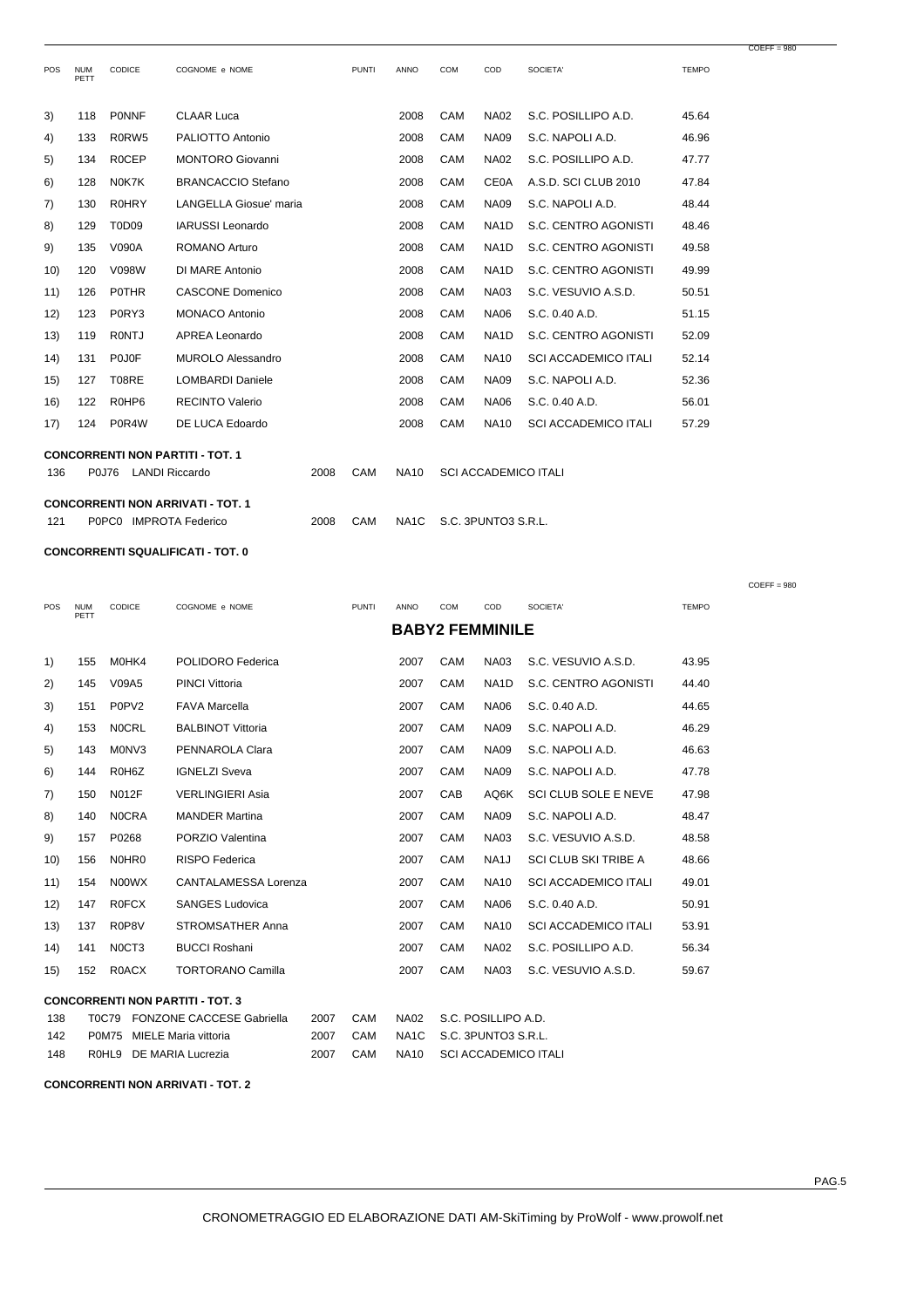| 139<br>146                               |                                          | N0266 DAUTI Semire<br>V0FHL SPADA Nina |                                           | 2007<br>2007 | CAM<br>CAM   | <b>NA06</b><br><b>NA02</b> | S.C. 0.40 A.D.                              | S.C. POSILLIPO A.D. |                             |              |               |
|------------------------------------------|------------------------------------------|----------------------------------------|-------------------------------------------|--------------|--------------|----------------------------|---------------------------------------------|---------------------|-----------------------------|--------------|---------------|
| <b>CONCORRENTI SQUALIFICATI - TOT. 1</b> |                                          |                                        |                                           |              |              |                            |                                             |                     |                             |              |               |
| 149                                      | R0RW4 FAGGIANO Alessia                   |                                        |                                           |              | CAM          | <b>NA09</b>                | S.C. NAPOLI A.D.<br>Porta 23                |                     |                             |              |               |
|                                          |                                          |                                        |                                           |              |              |                            |                                             |                     |                             |              |               |
| POS                                      | <b>NUM</b>                               | CODICE                                 | COGNOME e NOME                            |              | <b>PUNTI</b> | ANNO                       | COM                                         | COD                 | SOCIETA'                    | <b>TEMPO</b> | $COEFF = 980$ |
|                                          | PETT                                     |                                        |                                           |              |              |                            | <b>BABY2 MASCHILE</b>                       |                     |                             |              |               |
|                                          |                                          |                                        |                                           |              |              |                            |                                             |                     |                             |              |               |
| 1)                                       | 175                                      | LA1CW                                  | ATTANASIO Luigi                           |              |              | 2007                       | CAM                                         | NA1L                | S.C. SETTECOLLI A.D.        | 39.42        |               |
| 2)                                       | 183                                      | LAVA <sub>6</sub>                      | MATERAZZO Lucio                           |              |              | 2007                       | CAM                                         | <b>NA03</b>         | S.C. VESUVIO A.S.D.         | 40.17        |               |
| 3)                                       | 174                                      | LA06Z                                  | NAPOLITANO Alessandro                     |              |              | 2007                       | CAM                                         | NA <sub>1</sub> C   | S.C. 3PUNTO3 S.R.L.         | 41.05        |               |
| 4)                                       | 181                                      | PONEV                                  | QUARTO Giorgio                            |              |              | 2007                       | CAM                                         | <b>NA03</b>         | S.C. VESUVIO A.S.D.         | 42.41        |               |
| 5)                                       | 179                                      | N0KT7                                  | TROIANO Niccolo'                          |              |              | 2007                       | CAM                                         | NA02                | S.C. POSILLIPO A.D.         | 43.55        |               |
| 6)                                       | 159                                      | N072M                                  | DE GREGORIO CATTANEO DI S.ELIA Ettore2007 |              |              |                            | CAM                                         | <b>NA03</b>         | S.C. VESUVIO A.S.D.         | 43.95        |               |
| 7)                                       | 162                                      | P026C                                  | VITTORIA Angelo                           |              |              | 2007                       | CAM                                         | NA03                | S.C. VESUVIO A.S.D.         | 44.90        |               |
| 8)                                       | 167                                      | <b>P0PAX</b>                           | PATI CLAUSI Francesco                     |              |              | 2007                       | CAM                                         | <b>NA03</b>         | S.C. VESUVIO A.S.D.         | 45.24        |               |
| 9)                                       | 184                                      | N02VC                                  | <b>MANCINI Mario</b>                      |              |              | 2007                       | CAM                                         | <b>NA03</b>         | S.C. VESUVIO A.S.D.         | 45.30        |               |
| 10)                                      | 166                                      | P0XV4                                  | MOLINARI Alessandro                       |              |              | 2007                       | CAM                                         | NA1L                | S.C. SETTECOLLI A.D.        | 45.32        |               |
| 11)                                      | 165                                      | M0P1A                                  | LIPPIELLO Giuseppe                        |              |              | 2007                       | CAM                                         | <b>NA10</b>         | <b>SCI ACCADEMICO ITALI</b> | 46.19        |               |
| 12)                                      | 172                                      | <b>T0ELV</b>                           | PONZO Andrea                              |              |              | 2007                       | CAM                                         | NA <sub>1</sub> J   | SCI CLUB SKI TRIBE A        | 46.89        |               |
| 13)                                      | 171                                      | M01NC                                  | MINERVINI Fabio                           |              |              | 2007                       | CAM                                         | <b>NA10</b>         | <b>SCI ACCADEMICO ITALI</b> | 47.37        |               |
| 14)                                      | 176                                      | P0XAT                                  | SIMONETTI Bruno                           |              |              | 2007                       | CAM                                         | <b>CE0A</b>         | A.S.D. SCI CLUB 2010        | 47.54        |               |
| 15)                                      | 177                                      | N019N                                  | CIRILLO Luca                              |              |              | 2007                       | CAM                                         | NA <sub>1</sub> C   | S.C. 3PUNTO3 S.R.L.         | 47.72        |               |
| 16)                                      | 158                                      | P0209                                  | ROMANO Ugo                                |              |              | 2007                       | CAM                                         | NA03                | S.C. VESUVIO A.S.D.         | 49.70        |               |
| 17)                                      | 173                                      | P0P32                                  | MIGLIACCIO Pasquale                       |              |              | 2007                       | CAM                                         | NA <sub>1</sub> D   | S.C. CENTRO AGONISTI        | 50.00        |               |
| 18)                                      | 163                                      | P0P2X                                  | VASQUEZ Francesco                         |              |              | 2007                       | CAM                                         | NA09                | S.C. NAPOLI A.D.            | 50.54        |               |
| 19)                                      | 182                                      | M09XP                                  | MARTUSCIELLO Angelo                       |              |              | 2007                       | CAM                                         | NA06                | S.C. 0.40 A.D.              | 50.82        |               |
| 20)                                      | 160                                      | N0KT2                                  | <b>CEMBALO Lorenzo</b>                    |              |              | 2007                       | CAM                                         | NA1J                | SCI CLUB SKI TRIBE A        | 51.60        |               |
| 21)                                      | 170                                      | V05ZZ                                  | DI TONTO Bruno                            |              |              | 2007                       | CAM                                         | <b>NA03</b>         | S.C. VESUVIO A.S.D.         | 53.20        |               |
| 22)                                      | 178                                      | R <sub>0</sub> JPJ                     | <b>CREDAZZI SALVI Giulio</b>              |              |              | 2007                       | CAM                                         | <b>NA09</b>         | S.C. NAPOLI A.D.            | 54.02        |               |
| 23)                                      | 168                                      | V05YZ                                  | <b>ESPOSITO Andrea</b>                    |              |              | 2007                       | CAM                                         | <b>NA03</b>         | S.C. VESUVIO A.S.D.         | 56.10        |               |
| 24)                                      |                                          | 164 N09DM                              | ALOJ Riccardo maria                       |              |              | 2007                       | CAM                                         | <b>NA02</b>         | S.C. POSILLIPO A.D.         | 57.73        |               |
|                                          |                                          |                                        | <b>CONCORRENTI NON PARTITI - TOT. 1</b>   |              |              |                            |                                             |                     |                             |              |               |
| 161                                      |                                          | R093X IORIO Andre'                     |                                           | 2007         | CAM          | <b>NA03</b>                |                                             | S.C. VESUVIO A.S.D. |                             |              |               |
|                                          |                                          |                                        |                                           |              |              |                            |                                             |                     |                             |              |               |
| 169                                      |                                          | ROCFZ D'ANTONIO Anthony                | <b>CONCORRENTI NON ARRIVATI - TOT. 2</b>  | 2007         | CAM          | <b>NA03</b>                |                                             |                     |                             |              |               |
| 180                                      |                                          |                                        | P0P2F TARICANI Valerio massimo            | 2007         | CAM          | <b>CE0A</b>                | S.C. VESUVIO A.S.D.<br>A.S.D. SCI CLUB 2010 |                     |                             |              |               |
|                                          | <b>CONCORRENTI SQUALIFICATI - TOT. 0</b> |                                        |                                           |              |              |                            |                                             |                     |                             |              |               |

| <b>POS</b> | <b>NUM</b><br>PETT | <b>CODICE</b> | COGNOME e NOME        | <b>PUNTI</b><br><b>ANNO</b>  | <b>COM</b> | COD         | SOCIETA'                    | <b>TEMPO</b> |
|------------|--------------------|---------------|-----------------------|------------------------------|------------|-------------|-----------------------------|--------------|
|            |                    |               |                       | <b>SUPER BABY2 FEMMINILE</b> |            |             |                             |              |
| 1)         | 219                | P0269         | PORZIO Gaia           | 2009                         | CAM        | NA03        | S.C. VESUVIO A.S.D.         | 36.98        |
| (2)        | 211                | ROHLD         | ALVINO Asia           | 2009                         | CAM        | NA09        | S.C. NAPOLI A.D.            | 40.88        |
| 3)         | 213                | R0H5F         | <b>MAIONE Carola</b>  | 2009                         | CAM        | <b>NA10</b> | <b>SCI ACCADEMICO ITALI</b> | 42.11        |
| 4)         | 208                | R0K7H         | CREDAZZI SALVI Flavia | 2009                         | CAM        | <b>NA09</b> | S.C. NAPOLI A.D.            | 45.05        |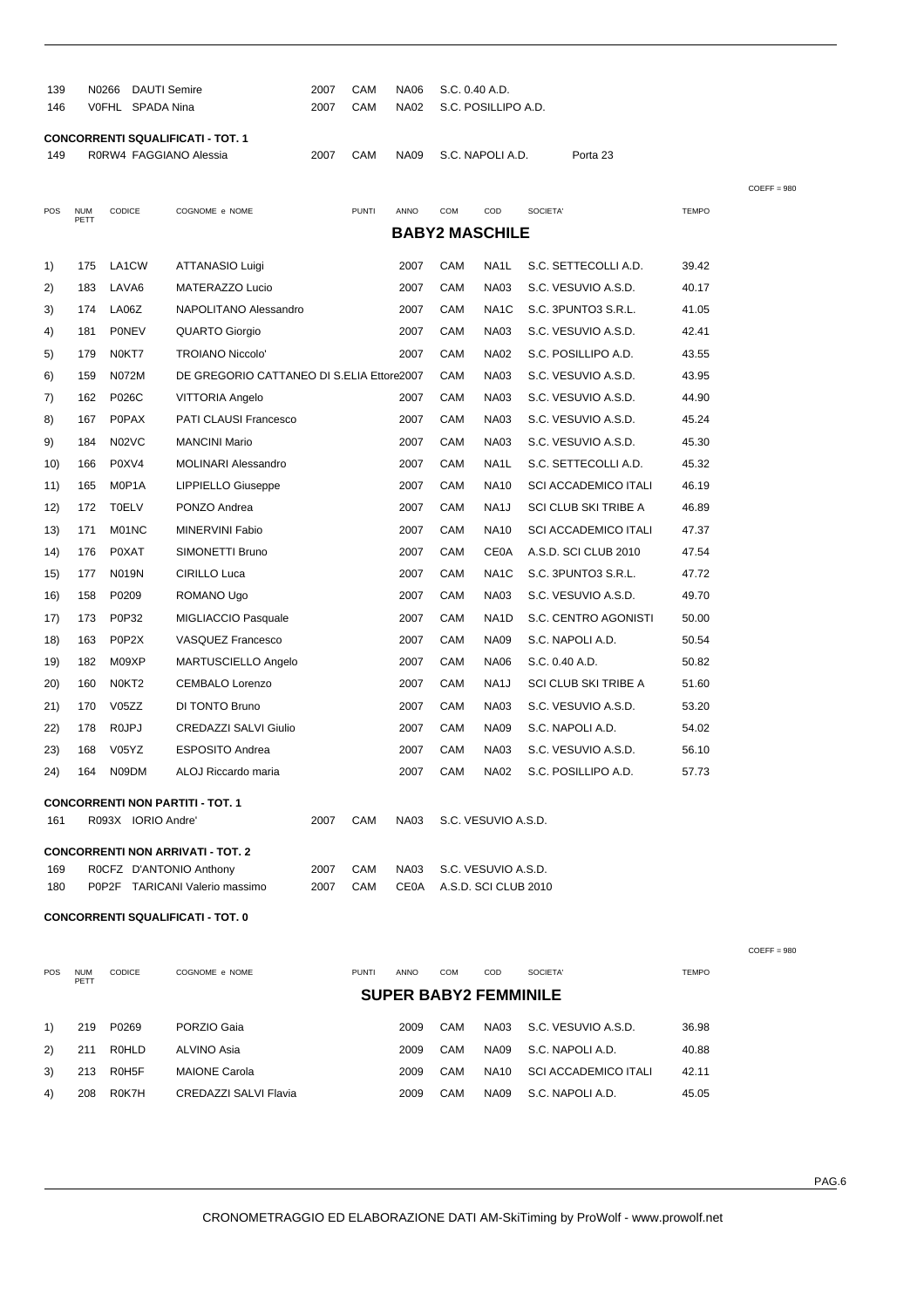| <b>POS</b> | <b>NUM</b><br>PETT | <b>CODICE</b>              | COGNOME e NOME                           |      | <b>PUNTI</b> | <b>ANNO</b> | COM            | COD                         | SOCIETA'       |                      | <b>TEMPO</b> |               |
|------------|--------------------|----------------------------|------------------------------------------|------|--------------|-------------|----------------|-----------------------------|----------------|----------------------|--------------|---------------|
| 5)         | 218                | <b>ROJEE</b>               | <b>ROMITO Greta</b>                      |      |              | 2009        | CAM            | NA <sub>1</sub> D           |                | S.C. CENTRO AGONISTI | 45.45        |               |
| 6)         | 220                | <b>POXCD</b>               | <b>MAIELLO Giorgia</b>                   |      |              | 2009        | CAM            | <b>NA06</b>                 | S.C. 0.40 A.D. |                      | 46.32        |               |
| 7)         | 217                | <b>ROJFC</b>               | <b>ROMANO Beatrice</b>                   |      |              | 2009        | CAM            | <b>NA09</b>                 |                | S.C. NAPOLI A.D.     | 48.36        |               |
| 8)         | 215                | <b>R0H70</b>               | <b>IGNELZI Francesca</b>                 |      |              | 2009        | CAM            | <b>NA09</b>                 |                | S.C. NAPOLI A.D.     | 48.56        |               |
| 9)         | 216                | <b>R0C99</b>               | <b>CAMMAROTA Vittoria</b>                |      |              | 2009        | CAM            | <b>NA02</b>                 |                | S.C. POSILLIPO A.D.  | 49.44        |               |
|            |                    |                            | <b>CONCORRENTI NON PARTITI - TOT. 0</b>  |      |              |             |                |                             |                |                      |              |               |
|            |                    |                            | <b>CONCORRENTI NON ARRIVATI - TOT. 3</b> |      |              |             |                |                             |                |                      |              |               |
| 212        |                    | R0CH2 D'ANTONIO Giada      |                                          | 2009 | CAM          | <b>NA03</b> |                | S.C. VESUVIO A.S.D.         |                |                      |              |               |
| 214        |                    |                            | P0PC2 LIPPIELLO Maria francesca          | 2009 | CAM          | <b>NA10</b> |                | <b>SCI ACCADEMICO ITALI</b> |                |                      |              |               |
| 221        |                    | R0HAZ NUNZIATA Olivia      |                                          | 2009 | CAM          | <b>NA03</b> |                | S.C. VESUVIO A.S.D.         |                |                      |              |               |
|            |                    |                            | <b>CONCORRENTI SQUALIFICATI - TOT. 3</b> |      |              |             |                |                             |                |                      |              |               |
| 207        |                    |                            | R0ACY TORTORANO Francesca                | 2009 | CAM          | <b>NA03</b> |                | S.C. VESUVIO A.S.D.         |                | Porta 14             |              |               |
| 209        |                    | R0FYZ ABIOSI Mariavittoria |                                          | 2009 | CAM          | <b>NA09</b> |                | S.C. NAPOLI A.D.            |                | Porta <sub>3</sub>   |              |               |
| 210        |                    |                            | P0RXZ PUTATURO DONATI Bianca             | 2009 | CAM          | <b>NA06</b> | S.C. 0.40 A.D. |                             |                | Porta 21             |              |               |
|            |                    |                            |                                          |      |              |             |                |                             |                |                      |              | $COEFF = 980$ |
| <b>POS</b> | <b>NUM</b>         | <b>CODICE</b>              | COGNOME e NOME                           |      | <b>PUNTI</b> | <b>ANNO</b> | COM            | COD                         | SOCIETA'       |                      | <b>TEMPO</b> |               |

POS NUM PETT

|     | <b>SUPER BABY2 MASCHILE</b> |                         |                                          |      |              |             |                              |                             |          |                             |              |               |
|-----|-----------------------------|-------------------------|------------------------------------------|------|--------------|-------------|------------------------------|-----------------------------|----------|-----------------------------|--------------|---------------|
| 1)  | 230                         | <b>V0FHK</b>            | <b>SPADA Nicola</b>                      |      |              | 2009        | CAM                          | <b>NA02</b>                 |          | S.C. POSILLIPO A.D.         | 37.08        |               |
| 2)  | 222                         | T0A32                   | D'ACUNTO Giuseppe                        |      |              | 2009        | CAM                          | <b>NA09</b>                 |          | S.C. NAPOLI A.D.            | 38.60        |               |
| 3)  | 223                         | P026D                   | VITTORIA Massimo                         |      |              | 2009        | CAM                          | <b>NA03</b>                 |          | S.C. VESUVIO A.S.D.         | 39.62        |               |
| 4)  | 231                         | P0P30                   | <b>QUARANTA Marco</b>                    |      |              | 2009        | CAM                          | <b>NA10</b>                 |          | <b>SCI ACCADEMICO ITALI</b> | 39.81        |               |
| 5)  | 235                         | P0Y3T                   | SIMEONE Luca                             |      |              | 2009        | CAM                          | NA <sub>1</sub> C           |          | S.C. 3PUNTO3 S.R.L.         | 40.56        |               |
| 6)  | 234                         | <b>ROPFC</b>            | LONGANO Marcello                         |      |              | 2009        | CAM                          | <b>NA09</b>                 |          | S.C. NAPOLI A.D.            | 40.86        |               |
| 7)  | 240                         | <b>ROHMA</b>            | D'ANIELLO Alessandro                     |      |              | 2009        | CAB                          | AQ6E                        |          | S.C. PESCO 3000 A.D.        | 41.42        |               |
| 8)  | 233                         | T0A6D                   | <b>CANTALUPO Gaetano</b>                 |      |              | 2009        | CAM                          | NA <sub>1</sub> D           |          | S.C. CENTRO AGONISTI        | 41.70        |               |
| 9)  | 241                         | <b>R0J68</b>            | <b>ROMIS Leone</b>                       |      |              | 2009        | CAM                          | <b>NA09</b>                 |          | S.C. NAPOLI A.D.            | 44.76        |               |
| 10) | 226                         | <b>W02H3</b>            | <b>TROZZI Augusto</b>                    |      |              | 2009        | CAM                          | <b>NA03</b>                 |          | S.C. VESUVIO A.S.D.         | 47.48        |               |
| 11) | 225                         | <b>POWDM</b>            | <b>GRANDE GIACOMELLI Eduardo luciano</b> |      |              | 2009        | <b>CLS</b>                   | <b>RM83</b>                 |          | <b>SCI ACCADEMICO ITALI</b> | 48.62        |               |
| 12) | 232                         | T07JL                   | FRIEDENTHAL Victor gabriel               |      |              | 2009        | CAM                          | <b>NA10</b>                 |          | <b>SCI ACCADEMICO ITALI</b> | 50.07        |               |
| 13) | 239                         | T0E99                   | NICCOLI Francesco                        |      |              | 2009        | CAM                          | <b>NA03</b>                 |          | S.C. VESUVIO A.S.D.         | 50.75        |               |
| 14) | 224                         | T0FA5                   | <b>GRAZIANO Pierpaolo</b>                |      |              | 2009        | CAM                          | <b>NA02</b>                 |          | S.C. POSILLIPO A.D.         | 52.99        |               |
| 15) | 237                         | W0716                   | <b>TROZZI Tommaso</b>                    |      |              | 2009        | CAM                          | <b>NA03</b>                 |          | S.C. VESUVIO A.S.D.         | 01:01.11     |               |
|     |                             |                         | <b>CONCORRENTI NON PARTITI - TOT. 1</b>  |      |              |             |                              |                             |          |                             |              |               |
| 228 |                             | V04TK GELSO Fabrizio    |                                          | 2009 | CAM          | <b>NA09</b> |                              | S.C. NAPOLI A.D.            |          |                             |              |               |
|     |                             |                         | <b>CONCORRENTI NON ARRIVATI - TOT. 2</b> |      |              |             |                              |                             |          |                             |              |               |
| 238 |                             | R0HX5 SCARANO Giuseppe  |                                          | 2009 | CAM          | <b>NA09</b> | S.C. NAPOLI A.D.             |                             |          |                             |              |               |
| 242 |                             | P0MYM FERRARO Giancarlo |                                          | 2009 | CAM          | <b>NA10</b> |                              | <b>SCI ACCADEMICO ITALI</b> |          |                             |              |               |
|     |                             |                         | <b>CONCORRENTI SQUALIFICATI - TOT. 3</b> |      |              |             |                              |                             |          |                             |              |               |
| 227 |                             |                         | W08DJ POSTIGLIONE Matteo                 | 2009 | CAM          | <b>NA09</b> |                              | S.C. NAPOLI A.D.            |          | Porta <sub>6</sub>          |              |               |
| 229 |                             |                         | R0HT0 RUSSO Federico riccardo            | 2009 | CAM          | <b>NA03</b> |                              | S.C. VESUVIO A.S.D.         |          | Porta <sub>6</sub>          |              |               |
| 236 |                             | P0RF6 MANCINI Marco     |                                          | 2009 | CAM          | <b>NA03</b> |                              | S.C. VESUVIO A.S.D.         |          | Porta 4                     |              |               |
|     |                             |                         |                                          |      |              |             |                              |                             |          |                             |              | $COEFF = 980$ |
| POS | <b>NUM</b><br>PETT          | CODICE                  | COGNOME e NOME                           |      | <b>PUNTI</b> | <b>ANNO</b> | COM                          | COD                         | SOCIETA' |                             | <b>TEMPO</b> |               |
|     |                             |                         |                                          |      |              |             | <b>SUPER BABY1 FEMMINILE</b> |                             |          |                             |              |               |
| 1)  | 191                         | R0J69                   | DE NUNZIO Sofia                          |      |              | 2010        | <b>CAM</b>                   | <b>NA09</b>                 |          | S.C. NAPOLI A.D.            | 44.84        |               |

PAG.7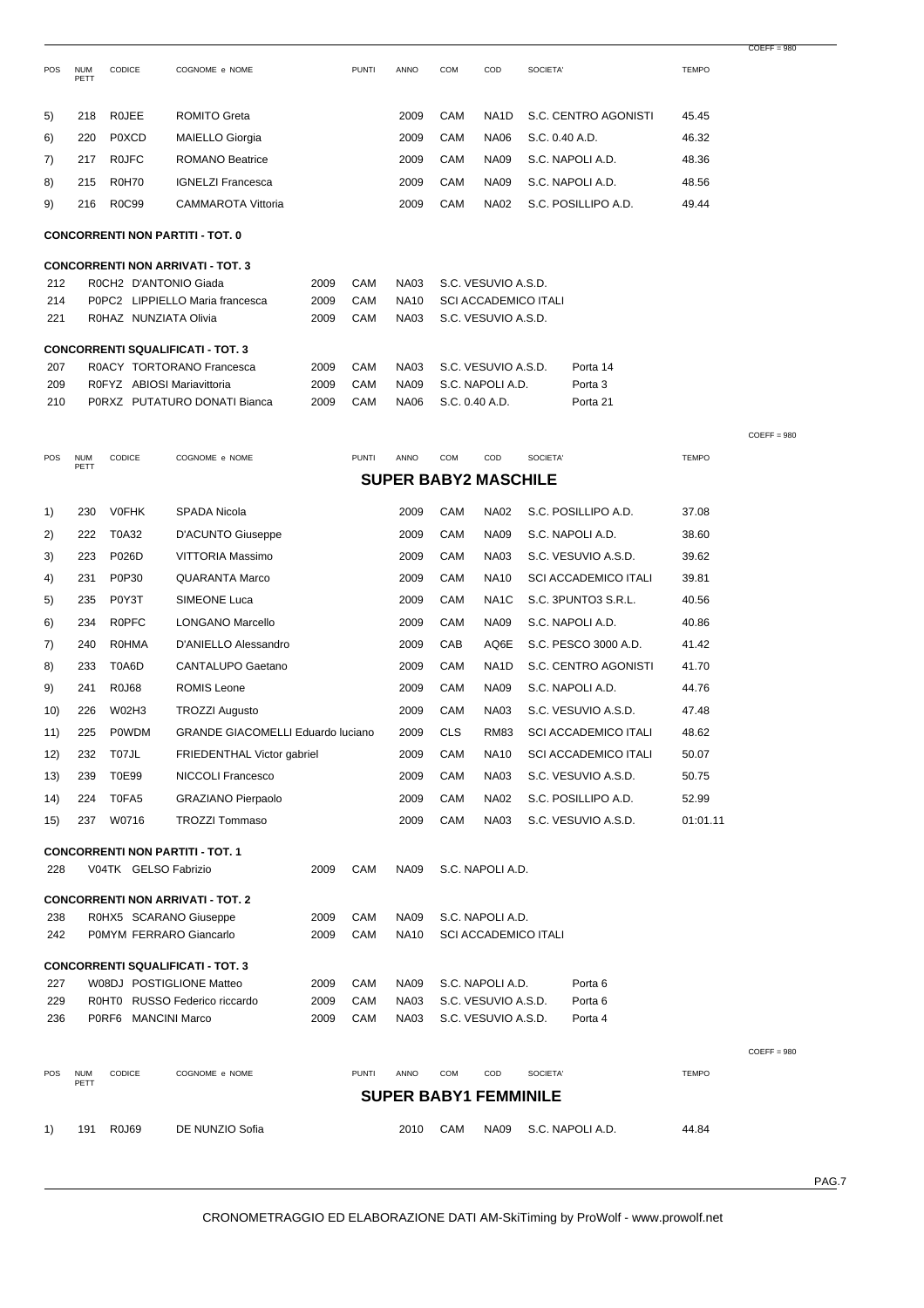|     |                    |                      |                                                                     |      |              |             |            |                             |                   |                             |              | $COEFF = 980$ |       |
|-----|--------------------|----------------------|---------------------------------------------------------------------|------|--------------|-------------|------------|-----------------------------|-------------------|-----------------------------|--------------|---------------|-------|
| POS | <b>NUM</b><br>PETT | CODICE               | COGNOME e NOME                                                      |      | <b>PUNTI</b> | ANNO        | COM        | COD                         | SOCIETA'          |                             | <b>TEMPO</b> |               |       |
| 2)  | 188                | R01E0                | <b>GRANDE GIACOMELLI Laura</b>                                      |      |              | 2010        | <b>CLS</b> | RM83                        |                   | <b>SCI ACCADEMICO ITALI</b> | 47.68        |               |       |
| 3)  | 192                | R0J3E                | VAIRANO Elena sofia                                                 |      |              | 2010        | CAM        | <b>NA09</b>                 |                   | S.C. NAPOLI A.D.            | 48.65        |               |       |
| 4)  | 186                | T08HA                | VASQUEZ Mariachiara                                                 |      |              | 2010        | CAM        | NA09                        |                   | S.C. NAPOLI A.D.            | 01:03.97     |               |       |
|     |                    |                      | <b>CONCORRENTI NON PARTITI - TOT. 0</b>                             |      |              |             |            |                             |                   |                             |              |               |       |
|     |                    |                      | <b>CONCORRENTI NON ARRIVATI - TOT. 1</b>                            |      |              |             |            |                             |                   |                             |              |               |       |
| 187 |                    | T0675                | PENNAROLA Viola                                                     | 2010 | CAM          | <b>NA10</b> |            | <b>SCI ACCADEMICO ITALI</b> |                   |                             |              |               |       |
|     |                    |                      |                                                                     |      |              |             |            |                             |                   |                             |              |               |       |
| 185 |                    |                      | <b>CONCORRENTI SQUALIFICATI - TOT. 3</b><br>MOCRT GARGANO Francesca | 2010 | <b>PUG</b>   | <b>BA11</b> |            | S.C. PRIMANEVE A.D.         |                   | Porta <sub>3</sub>          |              |               |       |
| 189 |                    |                      | W0488 PALIOTTO Giordana                                             | 2010 | CAM          | <b>NA09</b> |            | S.C. NAPOLI A.D.            |                   | Porta <sub>3</sub>          |              |               |       |
| 190 |                    |                      | V098Z CASTELLANO Eleonora                                           | 2010 | CAM          | <b>NA09</b> |            | S.C. NAPOLI A.D.            |                   | Porta 3                     |              |               |       |
|     |                    |                      |                                                                     |      |              |             |            |                             |                   |                             |              | $COEFF = 980$ |       |
| POS | <b>NUM</b><br>PETT | CODICE               | COGNOME e NOME                                                      |      | <b>PUNTI</b> | ANNO        | <b>COM</b> | COD                         | SOCIETA'          |                             | <b>TEMPO</b> |               |       |
|     |                    |                      |                                                                     |      |              |             |            | <b>SUPER BABY1 MASCHILE</b> |                   |                             |              |               |       |
| 1)  | 197                | LAR1A                | <b>CASTRI Niccolo'</b>                                              |      |              | 2010        | CAM        | <b>NA03</b>                 |                   | S.C. VESUVIO A.S.D.         | 38.91        |               |       |
| 2)  | 200                | T08C2                | MANDER Jacopo                                                       |      |              | 2010        | CAM        | <b>NA09</b>                 |                   | S.C. NAPOLI A.D.            | 42.21        |               |       |
| 3)  | 201                | T066F                | <b>IMPROTA Francesco</b>                                            |      |              | 2010        | CAM        | <b>NA02</b>                 |                   | S.C. POSILLIPO A.D.         | 45.22        |               |       |
| 4)  | 196                | T0D5R                | <b>BALBINOT Alberto</b>                                             |      |              | 2010        | CAM        | <b>NA09</b>                 |                   | S.C. NAPOLI A.D.            | 47.38        |               |       |
| 5)  | 202                | R0158                | <b>VERDE Andrea</b>                                                 |      |              | 2010        | CAM        | <b>NA03</b>                 |                   | S.C. VESUVIO A.S.D.         | 48.17        |               |       |
| 6)  | 203                | R0H71                | <b>IGNELZI Alessandro</b>                                           |      |              | 2010        | CAM        | <b>NA09</b>                 |                   | S.C. NAPOLI A.D.            | 49.62        |               |       |
| 7)  | 193                | T0C7A                | FONZONE CACCESE Lorenzo                                             |      |              | 2010        | CAM        | <b>NA02</b>                 |                   | S.C. POSILLIPO A.D.         | 50.69        |               |       |
| 8)  | 198                | N01KT                | SCOTTI GALLETTA Antonio                                             |      |              | 2010        | CAM        | <b>NA09</b>                 |                   | S.C. NAPOLI A.D.            | 51.74        |               |       |
| 9)  | 204                | T08RV                | <b>BUFFARDI Lucio</b>                                               |      |              | 2010        | CAM        | <b>NA02</b>                 |                   | S.C. POSILLIPO A.D.         | 52.85        |               |       |
| 10) | 199                | W0818                | STELLA Lucio massimo                                                |      |              | 2010        | CAM        | <b>NA06</b>                 | S.C. 0.40 A.D.    |                             | 01:02.65     |               |       |
|     |                    |                      | <b>CONCORRENTI NON PARTITI - TOT. 1</b>                             |      |              |             |            |                             |                   |                             |              |               |       |
| 195 |                    |                      | V0E8V VALENTINI Fabrizio                                            | 2010 | CAM          | <b>NA02</b> |            | S.C. POSILLIPO A.D.         |                   |                             |              |               |       |
|     |                    |                      |                                                                     |      |              |             |            |                             |                   |                             |              |               |       |
| 206 |                    |                      | <b>CONCORRENTI NON ARRIVATI - TOT. 1</b><br>V04L8 BEVILACQUA Matteo | 2010 | CAM          | <b>NA09</b> |            | S.C. NAPOLI A.D.            |                   |                             |              |               |       |
|     |                    |                      |                                                                     |      |              |             |            |                             |                   |                             |              |               |       |
| 194 |                    | T0E7A FIORE Matteo   | <b>CONCORRENTI SQUALIFICATI - TOT. 2</b>                            | 2010 | CAM          | <b>NA09</b> |            | S.C. NAPOLI A.D.            |                   | Porta 4                     |              |               |       |
| 205 |                    | V04VN TESTA Federico |                                                                     | 2010 | CAM          | <b>NA09</b> |            | S.C. NAPOLI A.D.            |                   | Porta <sub>6</sub>          |              |               |       |
|     |                    |                      |                                                                     |      |              |             |            |                             |                   |                             |              |               |       |
|     |                    |                      |                                                                     |      |              |             |            |                             |                   |                             |              | $COEFF = 980$ |       |
| POS | <b>NUM</b><br>PETT | CODICE               | COGNOME e NOME                                                      |      | <b>PUNTI</b> | ANNO        | <b>COM</b> | COD                         | SOCIETA'          |                             | <b>TEMPO</b> |               |       |
|     |                    |                      |                                                                     |      |              |             |            | <b>TOPOLINO FEMMINILE</b>   |                   |                             |              |               |       |
| 1)  | 245                | T06H4                | <b>TROIANO Anny</b>                                                 |      |              | 2011        | CAM        | <b>NA10</b>                 | <b>SAI NAPOLI</b> |                             | 21.91        |               |       |
| 2)  | 244                | T08RM                | <b>PAONE Ginevra</b>                                                |      |              | 2011        | CAM        | <b>NA09</b>                 | <b>SC NAPOLI</b>  |                             | 23.21        |               |       |
| 3)  | 243                | T078L                | MAIELLO Giovanna                                                    |      |              | 2011        | CAM        | <b>NA06</b>                 | SC 0,40           |                             | 33.39        |               |       |
|     |                    |                      | <b>CONCORRENTI NON PARTITI - TOT. 0</b>                             |      |              |             |            |                             |                   |                             |              |               |       |
|     |                    |                      | <b>CONCORRENTI NON ARRIVATI - TOT. 0</b>                            |      |              |             |            |                             |                   |                             |              |               |       |
|     |                    |                      | <b>CONCORRENTI SQUALIFICATI - TOT. 0</b>                            |      |              |             |            |                             |                   |                             |              |               |       |
|     |                    |                      |                                                                     |      |              |             |            |                             |                   |                             |              |               |       |
| POS | <b>NUM</b>         | CODICE               | COGNOME e NOME                                                      |      | <b>PUNTI</b> | ANNO        | <b>COM</b> | COD                         | <b>SOCIETA'</b>   |                             | <b>TEMPO</b> | $COEFF = 980$ |       |
|     | PETT               |                      |                                                                     |      |              |             |            | <b>TOPOLINO MASCHILE</b>    |                   |                             |              |               |       |
| 1)  | 251                | T0P8A                | <b>COLARIETI Gustavo</b>                                            |      |              | 2011        | CAM        | <b>NA10</b>                 | <b>SAI NAPOLI</b> |                             | 22.13        |               |       |
|     |                    |                      |                                                                     |      |              |             |            |                             |                   |                             |              |               | PAG.8 |
|     |                    |                      |                                                                     |      |              |             |            |                             |                   |                             |              |               |       |

CRONOMETRAGGIO ED ELABORAZIONE DATI AM-SkiTiming by ProWolf - www.prowolf.net